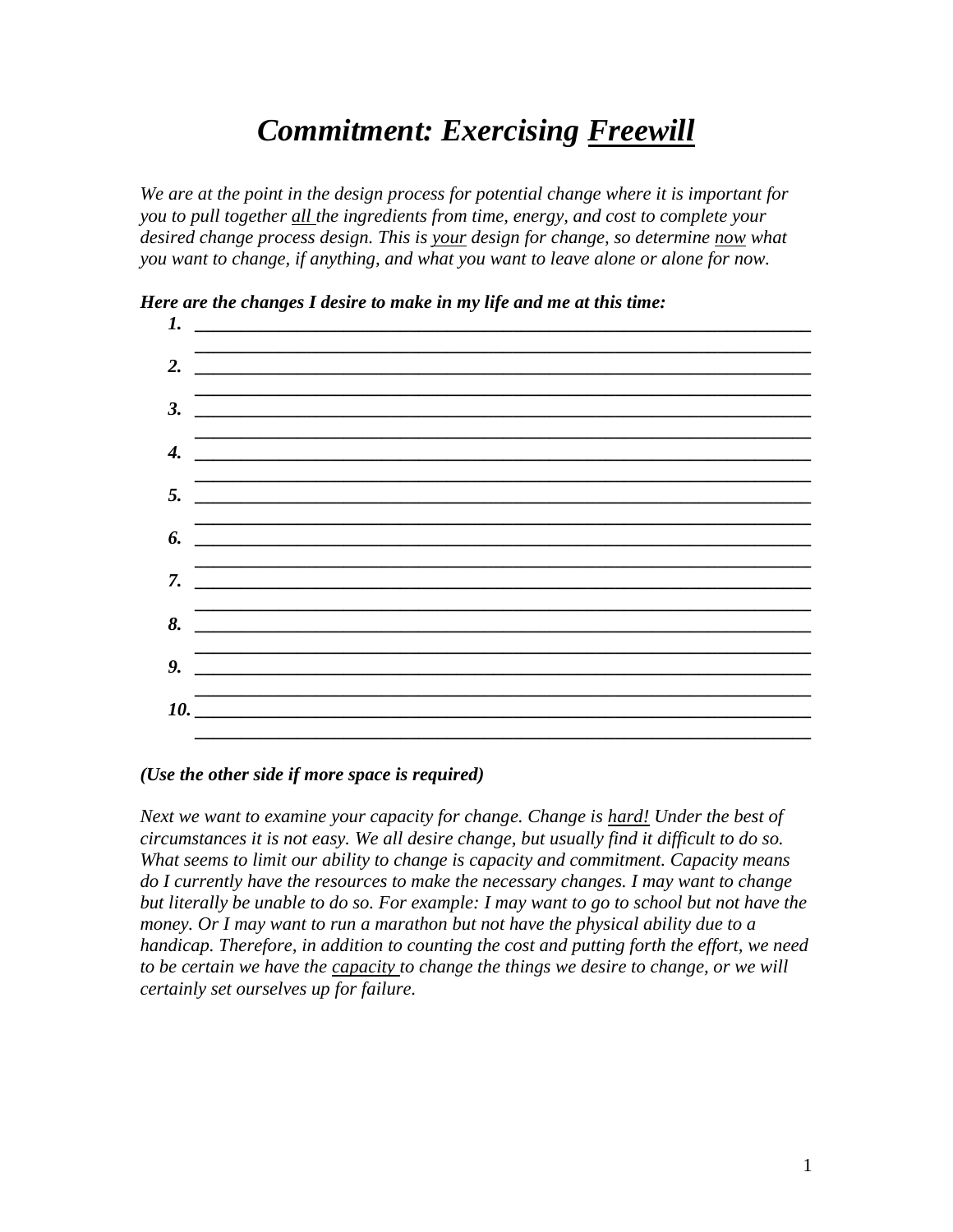*Next, from your Design for Potential Change lists, examine the items you have identified for potential change and do a capacity analysis.*

- *1. Which items do I know I could change given the time, money, energy or effort, and commitment? Items #\_\_\_\_ \_\_\_\_ \_\_\_\_ \_\_\_\_ \_\_\_\_ \_\_\_\_ \_\_\_\_ \_\_\_\_ \_\_\_\_ \_\_\_\_*
- *2. Which items do I know at this time I do not have the capacity to change even if I had the time, money, energy, and commitment? Items #*  $\frac{1}{\sqrt{2}}$  *\_\_\_\_ \_\_\_*
- *3. Which items am I not sure I can change? Items #\_\_\_\_ \_\_\_\_ \_\_\_\_ \_\_\_\_ \_\_\_\_*
- *4. Which items that I do not believe I can change at this time due to either lack of capacity in #2 or uncertainty in #3 I know for certain I could change if my life depended on it? Items #\_\_\_\_ \_\_\_\_ \_\_\_\_ \_\_\_\_* \_\_\_\_
- *5. Which items from #2 and #3 above I know I can't change even if my life depended on it? Items#\_\_\_\_ \_\_\_\_ \_\_\_\_ \_\_\_\_ \_\_\_\_ \_\_\_\_ \_\_\_\_ \_\_\_\_ \_\_\_\_ \_\_\_\_*
- *6. Now which items are left from #1 and #4 as items I could change if my life depended on it and I wanted to? Items#\_\_\_\_ \_\_\_\_ \_\_\_\_ \_\_\_\_ \_\_\_\_ \_\_\_\_ \_\_\_\_*
- *7. As I consider the items from #6, these are the items I desire or am willing to change at this time: Items#\_\_\_\_ \_\_\_\_ \_\_\_\_ \_\_\_\_ \_\_\_\_ \_\_\_\_ \_\_\_\_ \_\_\_\_ \_\_\_\_*

*Number 7 above identifies the items that I could make a commitment to change if I wanted to. Here, we enter into the territory of freewill. Do you really want to change? I know you have spent a lot of effort, time, and perhaps money reaching this point, or you wouldn't be here. You have also asked and answered the capacity question, so you have no excuses about your ability to change. Therefore, all that is left is to make a commitment to change and create and implement your Change Plan. Do you want to or are you ready to make any changes in your life at this time? If you are, we can move on to a Commitment Contract. If you are not ready, that is not the end of the world. You would be better off waiting until you are ready then to proceed before you are. What do you want to do?*

- *I want to proceed with a Commitment to Change Contract. Yes \_\_\_\_ No\_\_\_\_*
- *I want to wait until I am ready. I am not ready at this time. Yes \_\_\_\_ No\_\_\_\_*
- *There are a few things I need to do first before I am ready to proceed. Please explain: For example, I don't have the money yet. I will have more time in the fall. With all I have going on in my life right now, I don't need any more stress or pressure. I am not sure I really want to make any changes. There are a few things we need to work on first or I want to go over with you first before making any type of commitment to change.*

*\_\_\_\_\_\_\_\_\_\_\_\_\_\_\_\_\_\_\_\_\_\_\_\_\_\_\_\_\_\_\_\_\_\_\_\_\_\_\_\_\_\_\_\_\_\_\_\_\_\_\_\_\_\_\_\_\_\_\_\_\_\_\_\_\_\_ \_\_\_\_\_\_\_\_\_\_\_\_\_\_\_\_\_\_\_\_\_\_\_\_\_\_\_\_\_\_\_\_\_\_\_\_\_\_\_\_\_\_\_\_\_\_\_\_\_\_\_\_\_\_\_\_\_\_\_\_\_\_\_\_\_\_ \_\_\_\_\_\_\_\_\_\_\_\_\_\_\_\_\_\_\_\_\_\_\_\_\_\_\_\_\_\_\_\_\_\_\_\_\_\_\_\_\_\_\_\_\_\_\_\_\_\_\_\_\_\_\_\_\_\_\_\_\_\_\_\_\_\_ \_\_\_\_\_\_\_\_\_\_\_\_\_\_\_\_\_\_\_\_\_\_\_\_\_\_\_\_\_\_\_\_\_\_\_\_\_\_\_\_\_\_\_\_\_\_\_\_\_\_\_\_\_\_\_\_\_\_\_\_\_\_\_\_\_\_*

*\_\_\_\_\_\_\_\_\_\_\_\_\_\_\_\_\_\_\_\_\_\_\_\_\_\_\_\_\_\_\_\_\_\_\_\_\_\_\_\_\_\_\_\_\_\_\_\_\_\_\_\_\_\_\_\_\_\_\_\_\_\_\_\_\_\_ \_\_\_\_\_\_\_\_\_\_\_\_\_\_\_\_\_\_\_\_\_\_\_\_\_\_\_\_\_\_\_\_\_\_\_\_\_\_\_\_\_\_\_\_\_\_\_\_\_\_\_\_\_\_\_\_\_\_\_\_\_\_\_\_\_\_ \_\_\_\_\_\_\_\_\_\_\_\_\_\_\_\_\_\_\_\_\_\_\_\_\_\_\_\_\_\_\_\_\_\_\_\_\_\_\_\_\_\_\_\_\_\_\_\_\_\_\_\_\_\_\_\_\_\_\_\_\_\_\_\_\_\_*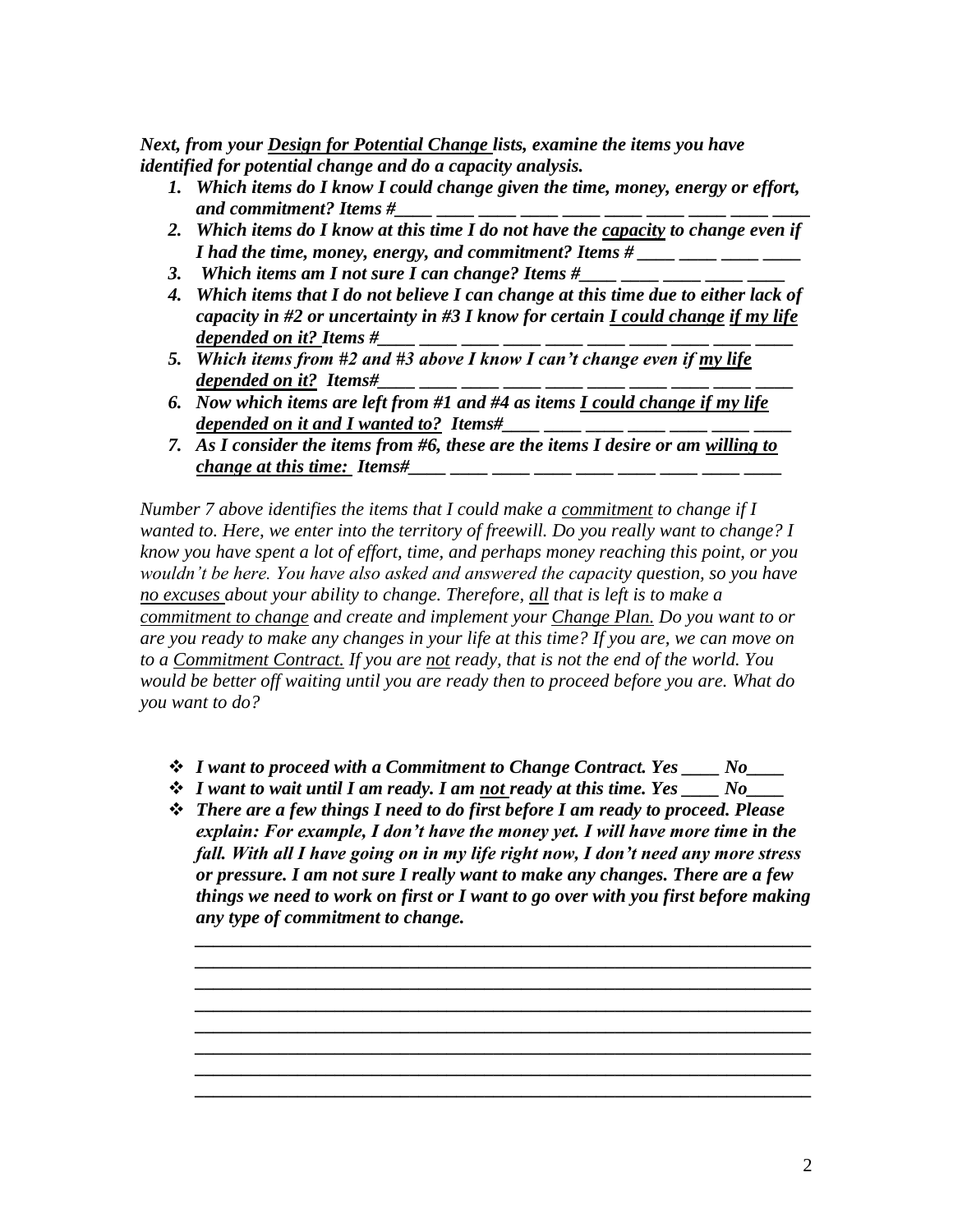- *If you answered YES to the first question above, we are ready to proceed. Otherwise we need to stop at this point and either waits until you are ready, or help you to get ready. Let's wait. Yes \_\_\_\_ No \_\_\_\_*
- *Are you ready to sign a Commitment to Change Contract? Yes\_\_\_\_ No\_\_\_\_*

*If you are ready to proceed with a Commitment to Change Contract, this will become are final piece in the design process that locks us in to the changes you will be making. A Commitment to Change Contract is not a legal document in that sense of the word; however, it is even more binding and significant if it becomes a covenant or promise between you and God. Your counselor's role is to act only as your accountability partner. The promise to change is your responsibility for which God and your conscience alone will hold you and you accountable. If you are not willing to do and follow through on the courage of your convictions, those things you now purpose in your heart to do before God and man don't do it!*

## *Here are the items I want in my Commitment to Change Contract.*

*\_\_\_\_\_\_\_\_\_\_\_\_\_\_\_\_\_\_\_\_\_\_\_\_\_\_\_\_\_\_\_\_\_\_\_\_\_\_\_\_\_\_\_\_\_\_\_\_\_ \_\_\_\_\_\_\_\_\_\_\_\_\_\_\_\_\_\_\_\_\_\_\_\_\_\_\_\_\_\_\_\_\_\_\_\_\_\_\_\_\_\_\_\_\_\_\_\_\_ \_\_\_\_\_\_\_\_\_\_\_\_\_\_\_\_\_\_\_\_\_\_\_\_\_\_\_\_\_\_\_\_\_\_\_\_\_\_\_\_\_\_\_\_\_\_\_\_\_*

*1. MY FIRST ITEM I WANT TO CHANGE IS:*

*I feel it will take this much energy or effort for me to do this or make this change (quantify the energy required) For example: I will need this much extra sleep.*

*I think it will take me this long or this much time to make this change. For example: I will need at least 3 months to accomplish this desired goal for my life.*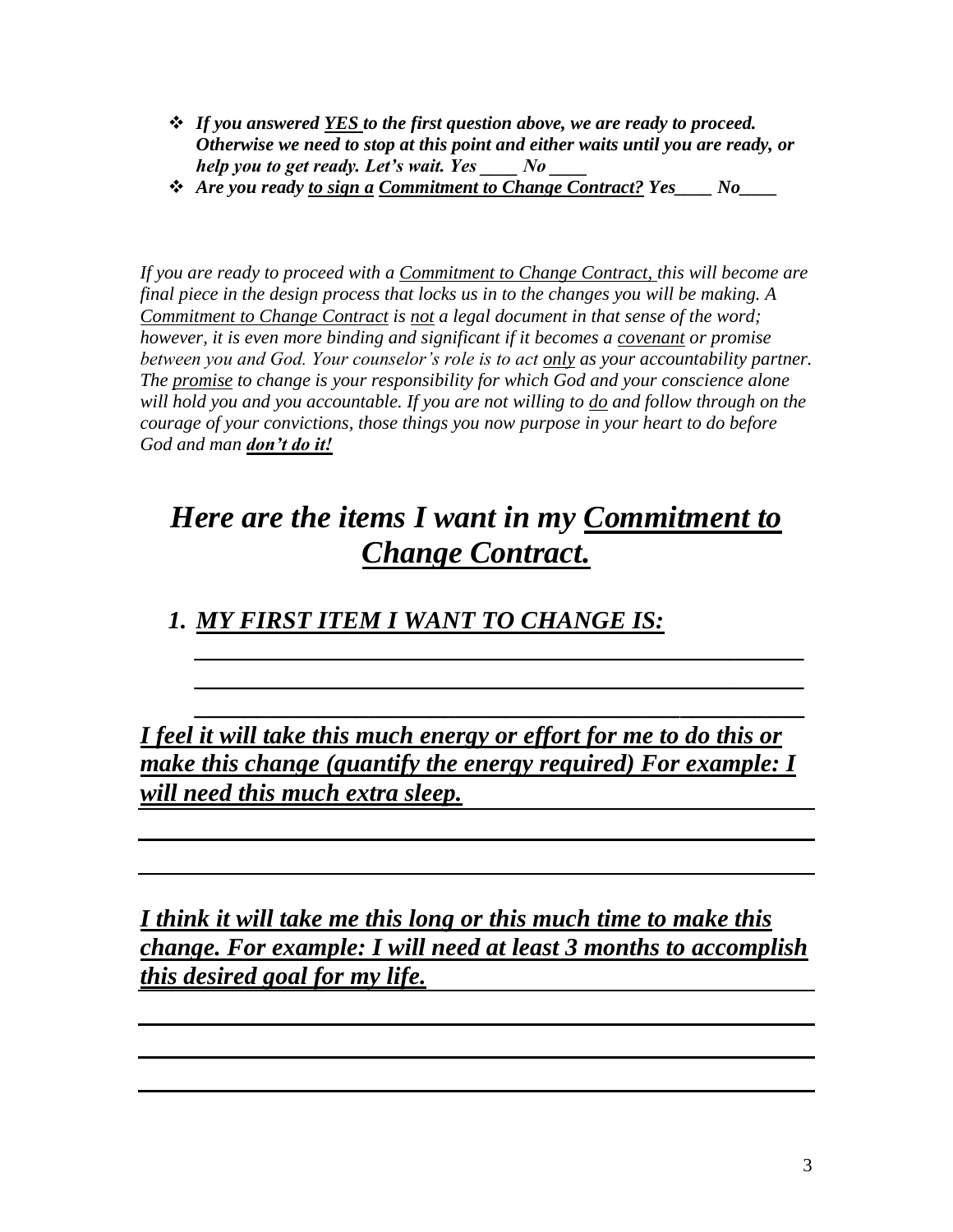*I believe it will cost me this much money or sacrifice to reach this goal (calculate the cost in either dollars or cents or in some other measurable way) For example: I will have to invest \$500 in the materials I need to bring about this goal.*

*I am willing to make the above investment in energy, time and money (or other resources) to reach this goal and make the changes this item requires.*

*Your signature\_\_\_\_\_\_\_\_\_\_\_\_\_\_\_\_\_\_\_\_\_\_*

*Witnessed by\_\_\_\_\_\_\_\_\_\_\_\_\_\_\_\_\_\_\_\_\_\_\_\_*

*Date of Commitment\_\_\_\_\_\_\_\_\_\_\_\_\_\_\_\_\_*

*2. MY SECOND ITEM I WANT TO CHANGE IS:* 

*\_\_\_\_\_\_\_\_\_\_\_\_\_\_\_\_\_\_\_\_\_\_\_\_\_\_\_\_\_\_\_\_\_\_\_\_\_\_\_\_\_\_\_\_\_\_\_\_\_*

*\_\_\_\_\_\_\_\_\_\_\_\_\_\_\_\_\_\_\_\_\_\_\_\_\_\_\_\_\_\_\_\_\_\_\_\_\_\_\_\_\_\_\_\_\_\_\_\_\_ Energy required*

*Time required* 

*Money required*

*Willingness to change*

*Signature\_\_\_\_\_\_\_\_\_ Witness Date*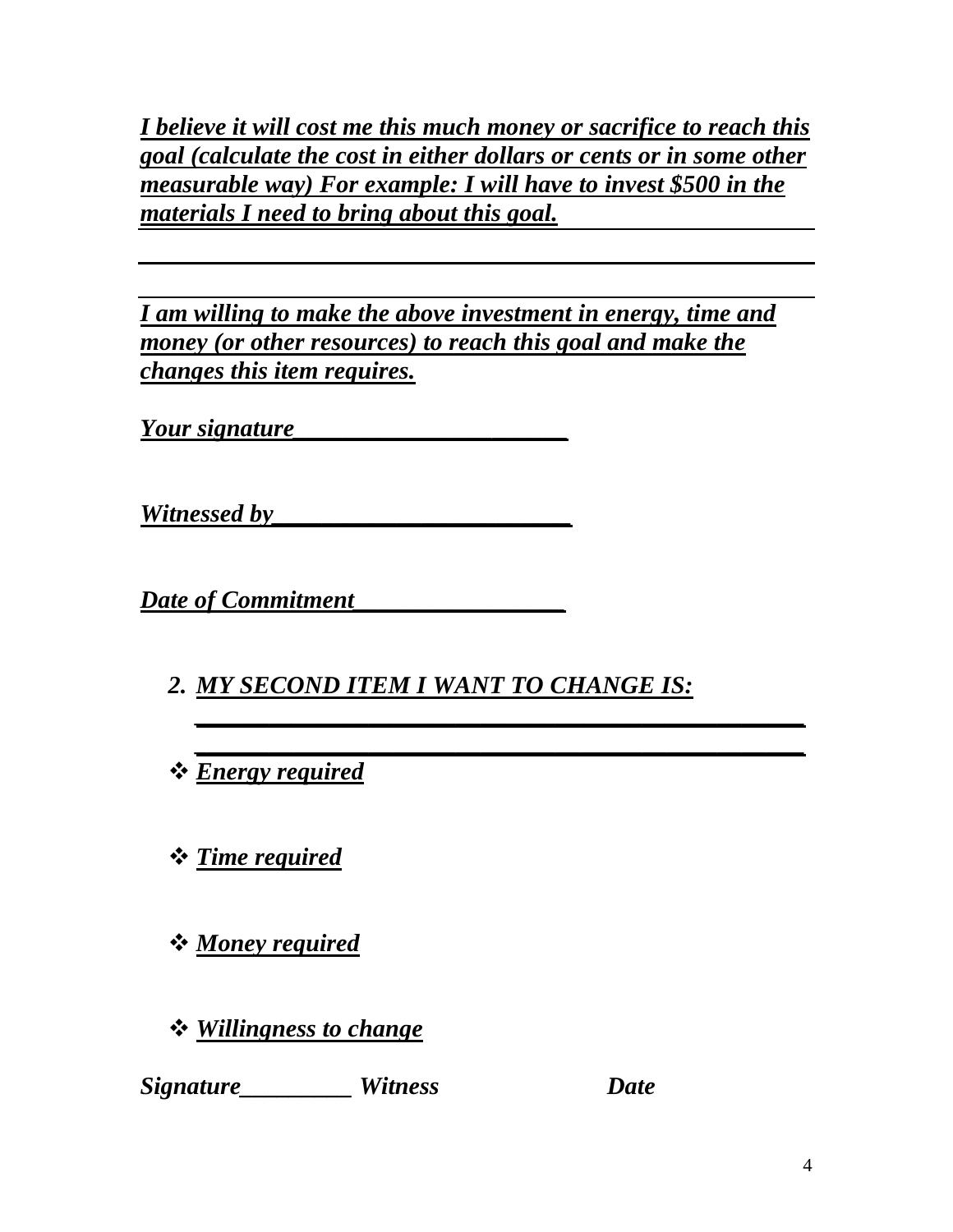*3. My third item I want to change is:* 

*Energy required*

*Time required*

*Money required*

*Willingness to change*

*Signature \_\_\_\_\_\_\_\_\_\_\_\_\_\_\_ Witness\_\_\_\_\_\_\_\_\_\_\_\_\_ Date\_\_\_\_\_*

*\_\_\_\_\_\_\_\_\_\_\_\_\_\_\_\_\_\_\_\_\_\_\_\_\_\_\_\_\_\_\_\_\_\_\_\_\_\_\_\_\_\_\_\_\_\_\_\_\_ \_\_\_\_\_\_\_\_\_\_\_\_\_\_\_\_\_\_\_\_\_\_\_\_\_\_\_\_\_\_\_\_\_\_\_\_\_\_\_\_\_\_\_\_\_\_\_\_\_*

*\_\_\_\_\_\_\_\_\_\_\_\_\_\_\_\_\_\_\_\_\_\_\_\_\_\_\_\_\_\_\_\_\_\_\_\_\_\_\_\_\_\_\_\_\_\_\_\_\_ \_\_\_\_\_\_\_\_\_\_\_\_\_\_\_\_\_\_\_\_\_\_\_\_\_\_\_\_\_\_\_\_\_\_\_\_\_\_\_\_\_\_\_\_\_\_\_\_\_*

*4. My fourth item I want to change is:* 

*Energy required*

*Time required*

*Money required*

*Willingness to change*

| <b>Signature</b><br>Witness<br>Date |  |
|-------------------------------------|--|
|-------------------------------------|--|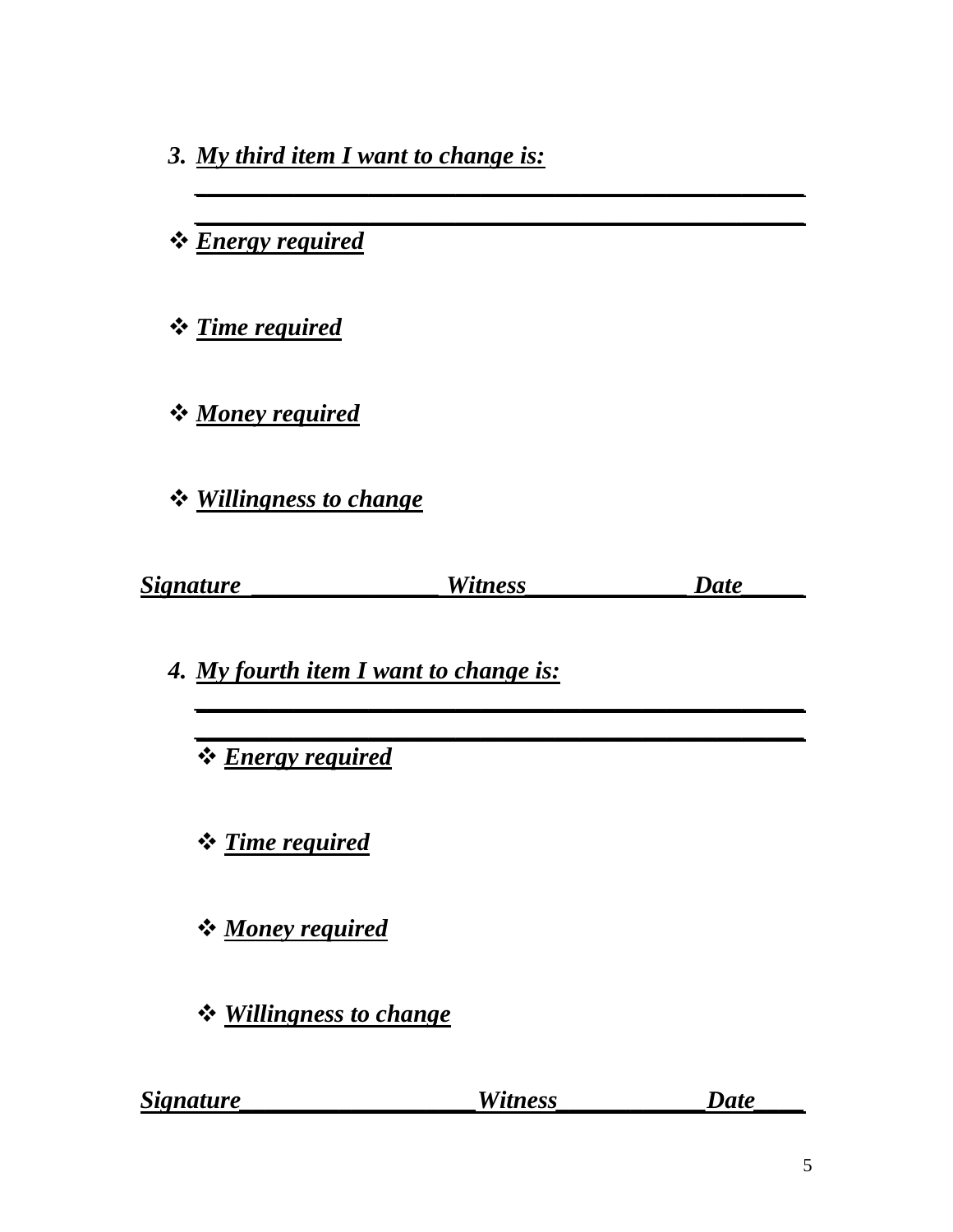*5. My fifth item I want to change is:* 

*Energy required*

*Time required*

*Money required*

*Willingness to change*

|  | <b>Signature</b> | <b>Witness</b> | Date |
|--|------------------|----------------|------|
|--|------------------|----------------|------|

*\_\_\_\_\_\_\_\_\_\_\_\_\_\_\_\_\_\_\_\_\_\_\_\_\_\_\_\_\_\_\_\_\_\_\_\_\_\_\_\_\_\_\_\_\_\_\_\_\_ \_\_\_\_\_\_\_\_\_\_\_\_\_\_\_\_\_\_\_\_\_\_\_\_\_\_\_\_\_\_\_\_\_\_\_\_\_\_\_\_\_\_\_\_\_\_\_\_\_*

*\_\_\_\_\_\_\_\_\_\_\_\_\_\_\_\_\_\_\_\_\_\_\_\_\_\_\_\_\_\_\_\_\_\_\_\_\_\_\_\_\_\_\_\_\_\_\_\_\_ \_\_\_\_\_\_\_\_\_\_\_\_\_\_\_\_\_\_\_\_\_\_\_\_\_\_\_\_\_\_\_\_\_\_\_\_\_\_\_\_\_\_\_\_\_\_\_\_\_*

*6. My sixth item I want to change is:* 

*Energy required*

*Time required*

*Money required*

*Willingness to change*

| <b>Signature</b> | W1<br>uness | <b>Jate</b> |
|------------------|-------------|-------------|
|                  |             |             |

*(Duplicate this sheet as many times as is necessary to include all the items you want to change) designed 3/22/01 dlb*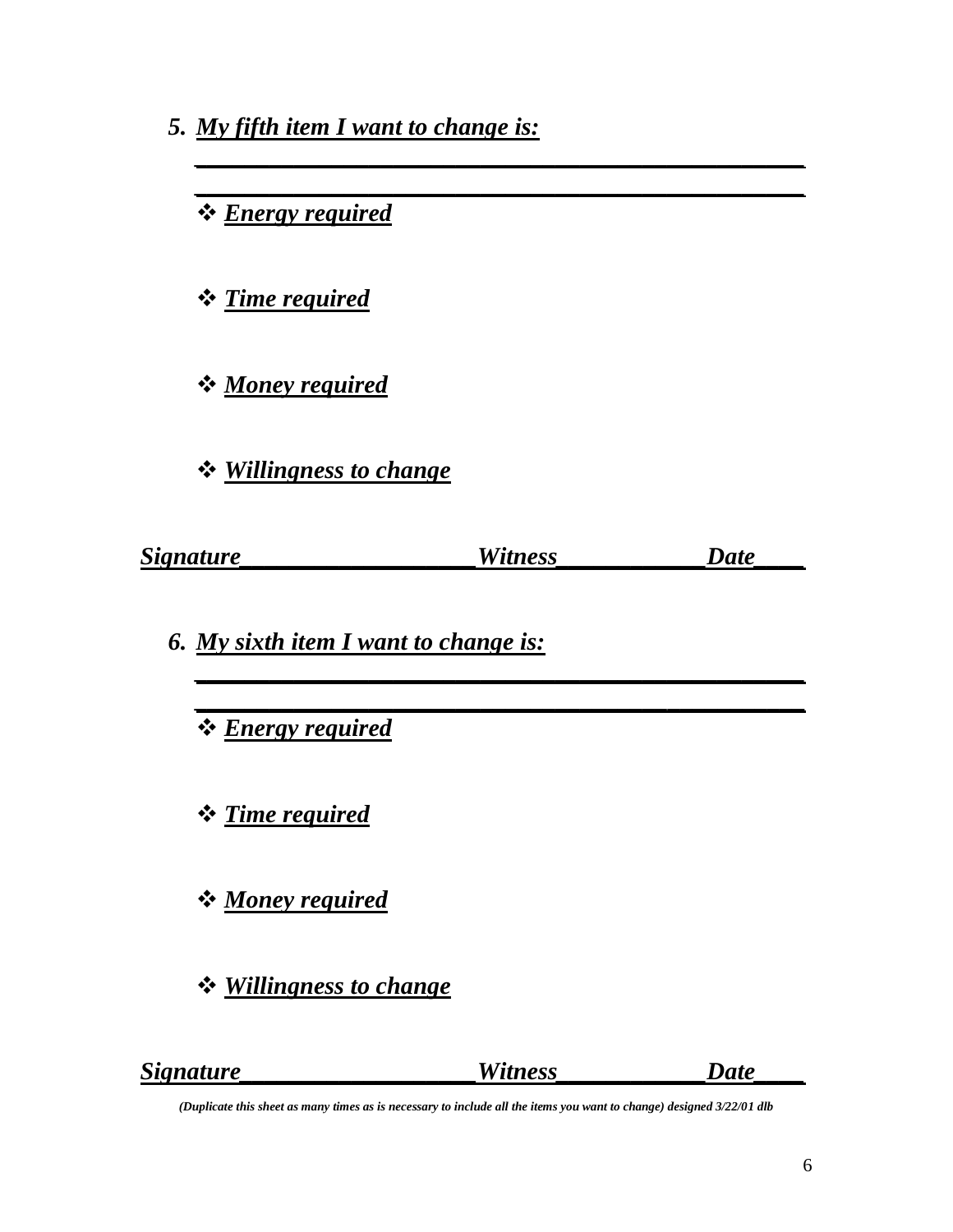## *IMPLEMENTATION PROCESS AND PLAN*

*As you consider the items from your Commitment to Change Contract, are there items you prefer to start with first? Some items require more energy than others and can be more costly and time consuming so even though you have indicated your willingness, readiness, and commitment to change, you may want to start with one or two items first to see how you are doing. Sometimes it is better to start with an easier item or two to get the change process under way and feel we are accomplishing something and sometimes it is better to get the big thing out of the way first. As you examine your desired items from your Commitment to Change Contract, where do you want to start?*

| $\Leftrightarrow$ My desired starting date is _____________.                                                                                                                                                                                                                                                                                                                   |  |  |  |
|--------------------------------------------------------------------------------------------------------------------------------------------------------------------------------------------------------------------------------------------------------------------------------------------------------------------------------------------------------------------------------|--|--|--|
| $\Leftrightarrow$ My target or goal date to realize my change is _________________.                                                                                                                                                                                                                                                                                            |  |  |  |
| $\div$ In addition I want to work on this/these other items $\#$ ___________________.                                                                                                                                                                                                                                                                                          |  |  |  |
|                                                                                                                                                                                                                                                                                                                                                                                |  |  |  |
| and ____________for item #_____ and __________________for item #_____(continue on                                                                                                                                                                                                                                                                                              |  |  |  |
| the back side as needed).                                                                                                                                                                                                                                                                                                                                                      |  |  |  |
| $\cdot \cdot$ I would be willing to be held accountable by (name the person)______                                                                                                                                                                                                                                                                                             |  |  |  |
|                                                                                                                                                                                                                                                                                                                                                                                |  |  |  |
|                                                                                                                                                                                                                                                                                                                                                                                |  |  |  |
|                                                                                                                                                                                                                                                                                                                                                                                |  |  |  |
| I am or have asked them to participate in holding me accountable by both                                                                                                                                                                                                                                                                                                       |  |  |  |
| reviewing my change plan as well as following my implementation progress on                                                                                                                                                                                                                                                                                                    |  |  |  |
| (the date you asked them) $\frac{1}{\cdot}$ $\frac{1}{\cdot}$ $\frac{1}{\cdot}$ $\cdot$                                                                                                                                                                                                                                                                                        |  |  |  |
| <b>☆</b> I will meet with each of my accountability partners on (name days, dates, and                                                                                                                                                                                                                                                                                         |  |  |  |
|                                                                                                                                                                                                                                                                                                                                                                                |  |  |  |
| $\div$ I will continue to meet with my counselor on these dates and times for review,                                                                                                                                                                                                                                                                                          |  |  |  |
| support, and necessary implementation changes $\frac{1}{\frac{1}{1-\frac{1}{1-\frac{1}{1-\frac{1}{1-\frac{1}{1-\frac{1}{1-\frac{1}{1-\frac{1}{1-\frac{1}{1-\frac{1}{1-\frac{1}{1-\frac{1}{1-\frac{1}{1-\frac{1}{1-\frac{1}{1-\frac{1}{1-\frac{1}{1-\frac{1}{1-\frac{1}{1-\frac{1}{1-\frac{1}{1-\frac{1}{1-\frac{1}{1-\frac{1}{1-\frac{1}{1-\frac{1}{1-\frac{1}{1-\frac{1}{1-\$ |  |  |  |
|                                                                                                                                                                                                                                                                                                                                                                                |  |  |  |
| My implementation plan for item number one is as follows:                                                                                                                                                                                                                                                                                                                      |  |  |  |
| <i><b>❖</b></i> First I will pray and seek God's will and guidance to be certain this is                                                                                                                                                                                                                                                                                       |  |  |  |
| what He wants me to do at this time.                                                                                                                                                                                                                                                                                                                                           |  |  |  |
| Second I will ask my counselor and my accountability partners to pray                                                                                                                                                                                                                                                                                                          |  |  |  |
| so they can be certain, in agreement, and an encouragement to me in<br>this process.                                                                                                                                                                                                                                                                                           |  |  |  |

*\_\_\_\_\_\_\_\_\_\_\_\_\_\_\_\_\_\_\_\_\_\_\_\_\_\_\_\_\_\_\_\_\_\_\_\_\_\_\_\_\_\_\_\_\_\_\_\_\_\_\_\_\_\_\_\_\_\_\_\_ (Continue to list as many steps as needed on the back side)*

*\_\_\_\_\_\_\_\_\_\_\_\_\_\_\_\_\_\_\_\_\_\_\_\_\_\_\_\_\_\_\_\_\_\_\_\_\_\_\_\_\_\_\_\_\_\_\_\_\_\_\_\_\_\_\_\_\_\_\_\_*